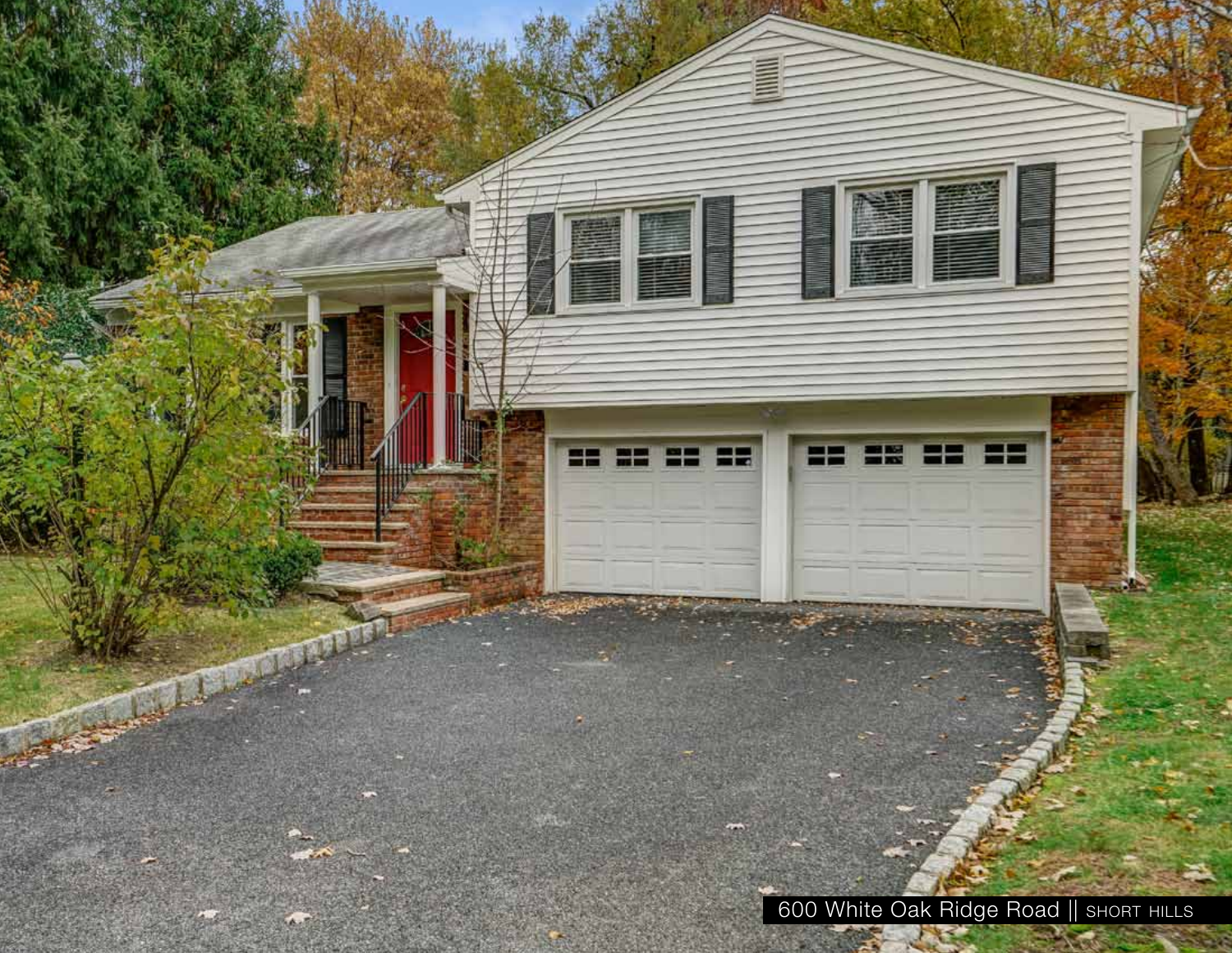Completely renovated in 2018, this 3 bedroom 2.1 bath home has a spacious open floor plan, great natural light and a stunning eat-in kitchen overlooking the large, totally level backyard with incredible privacy! The backyard is gorgeous, totally level & perfect for relaxing! The interior of the home is immaculately maintained and was completely renovated. New hardwood floors on 1st & 2nd floors, a new screenedin porch, and a gorgeous, newly finished lower level & laundry room. Each of the bedrooms is very bright. Beautiful baths! Attached 2-Car Garage. Ideally located on totally level property less than a 1 mile walk to highly rated Deerfield Elementary School, consistently ranked among the top schools in the country! Short Hills Train Station is only 5 minutes & downtown Millburn is only 9 minutes! Only a 5 minute walk to Chabad! Stunning home, top schools & amazing location!

11001111111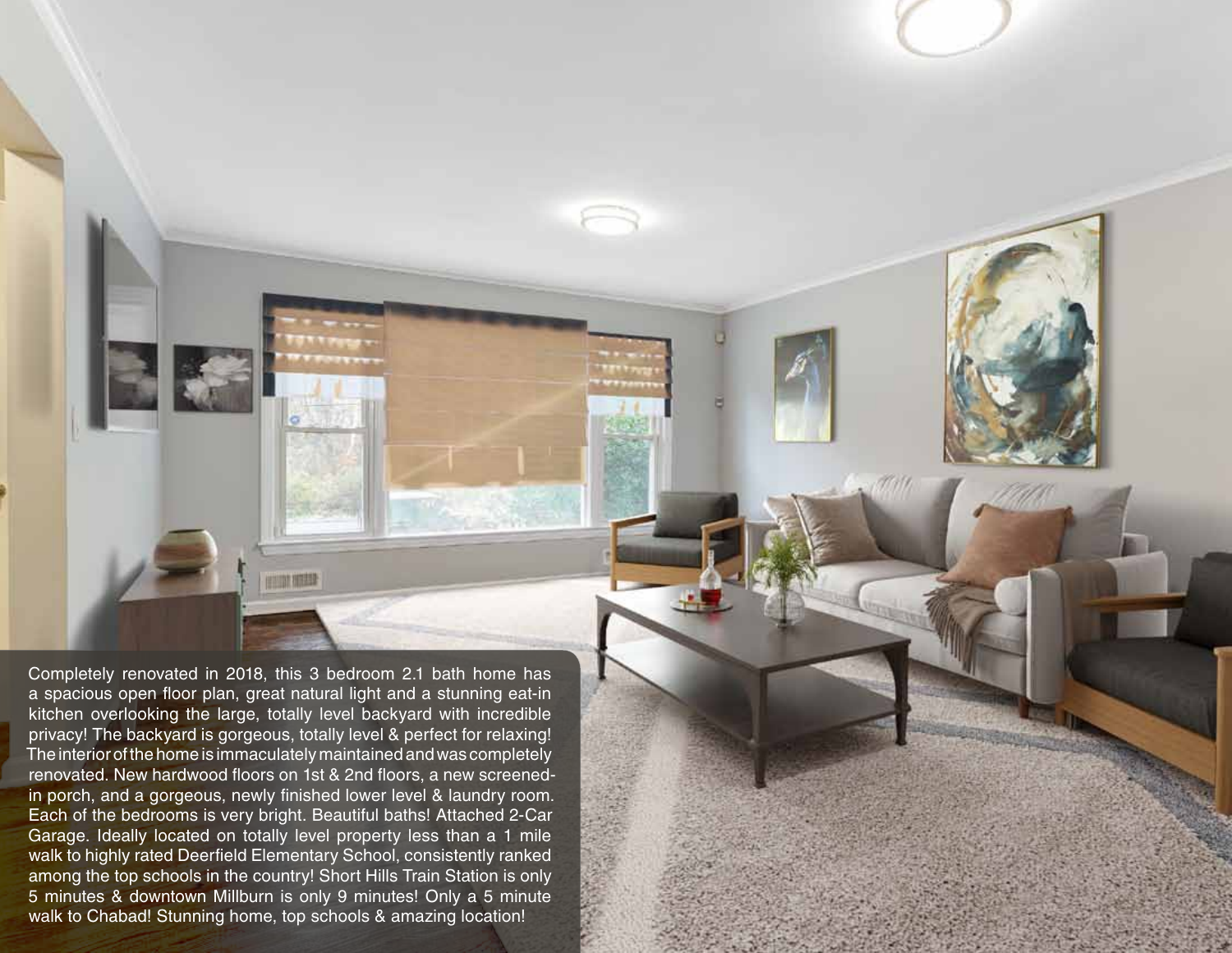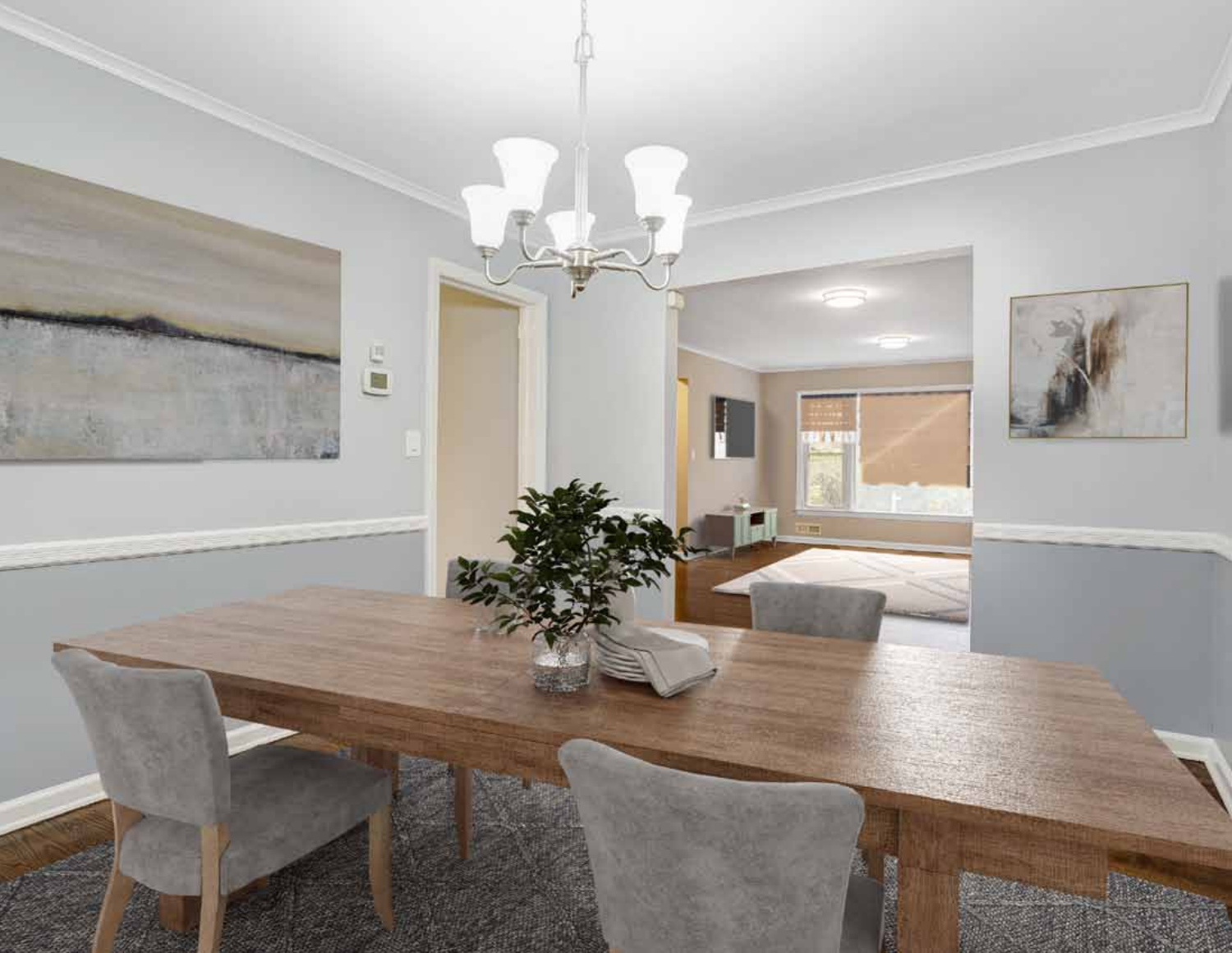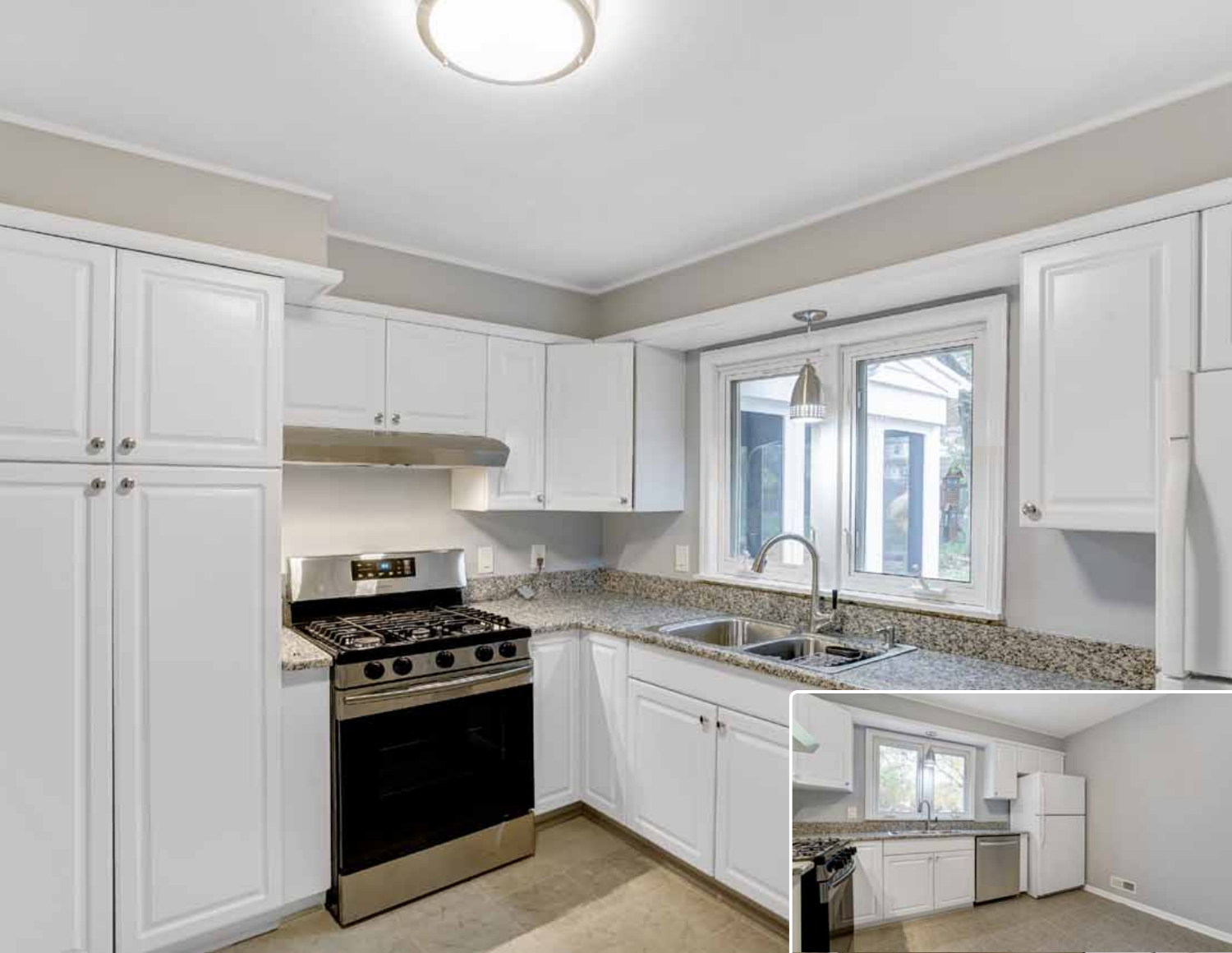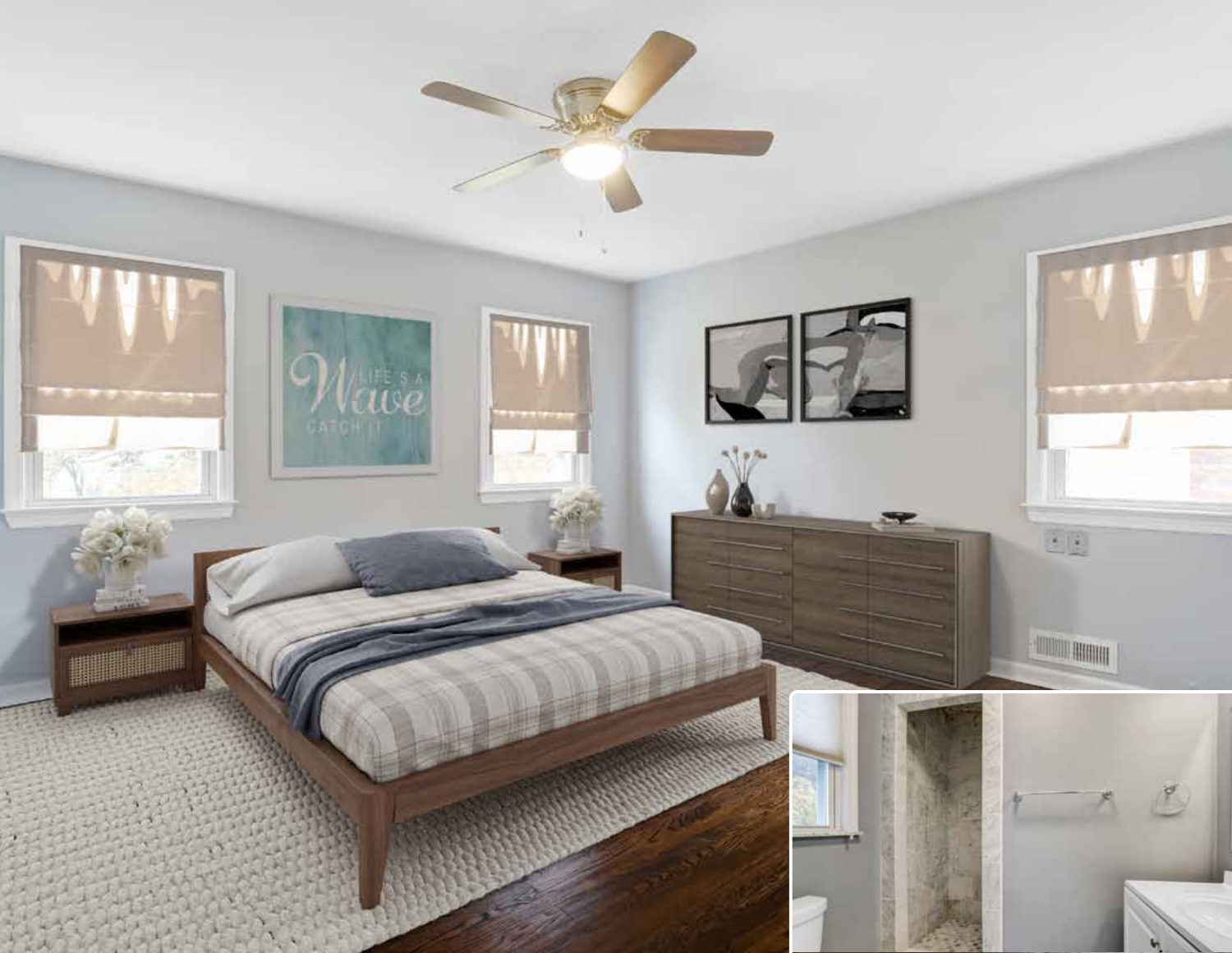



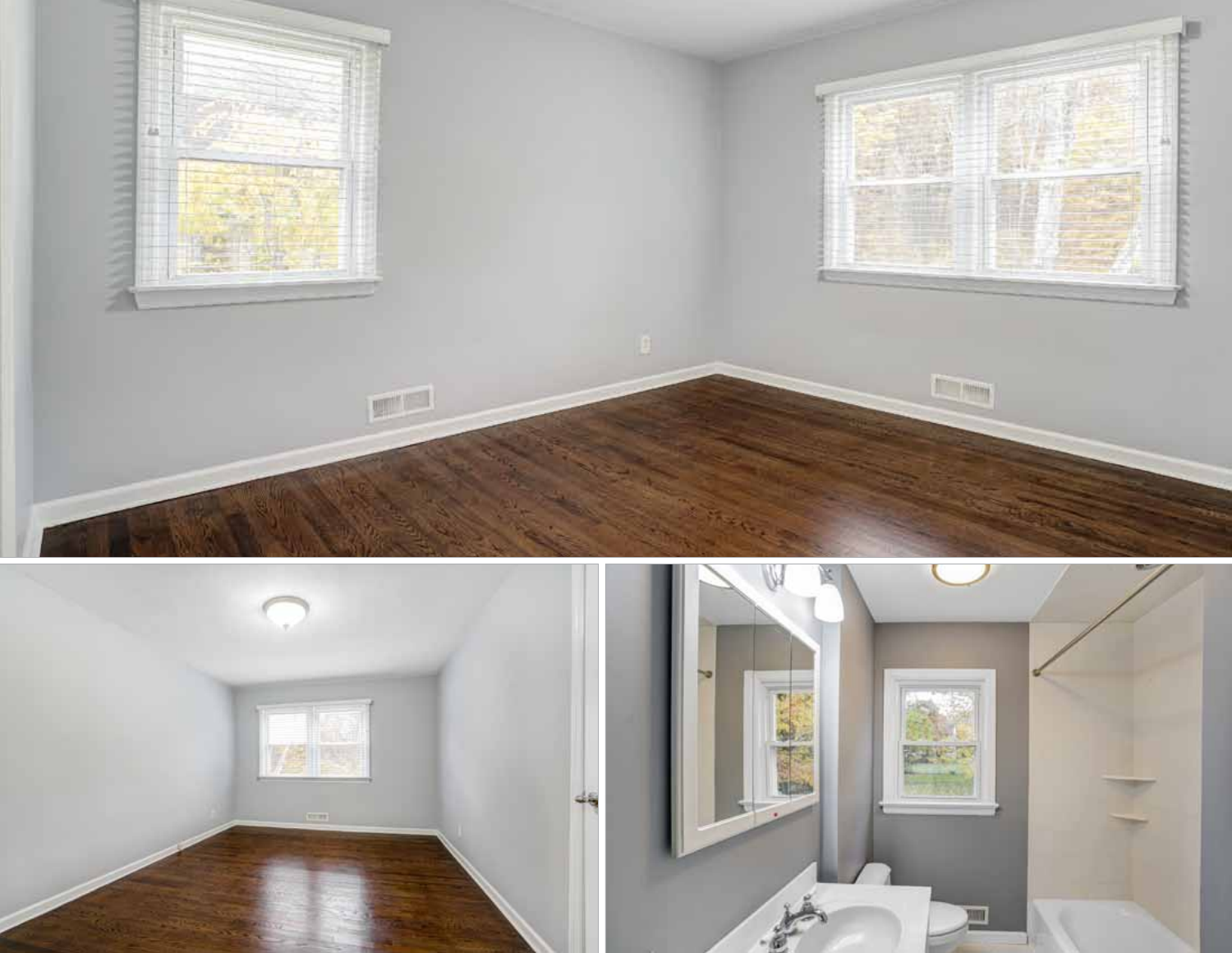